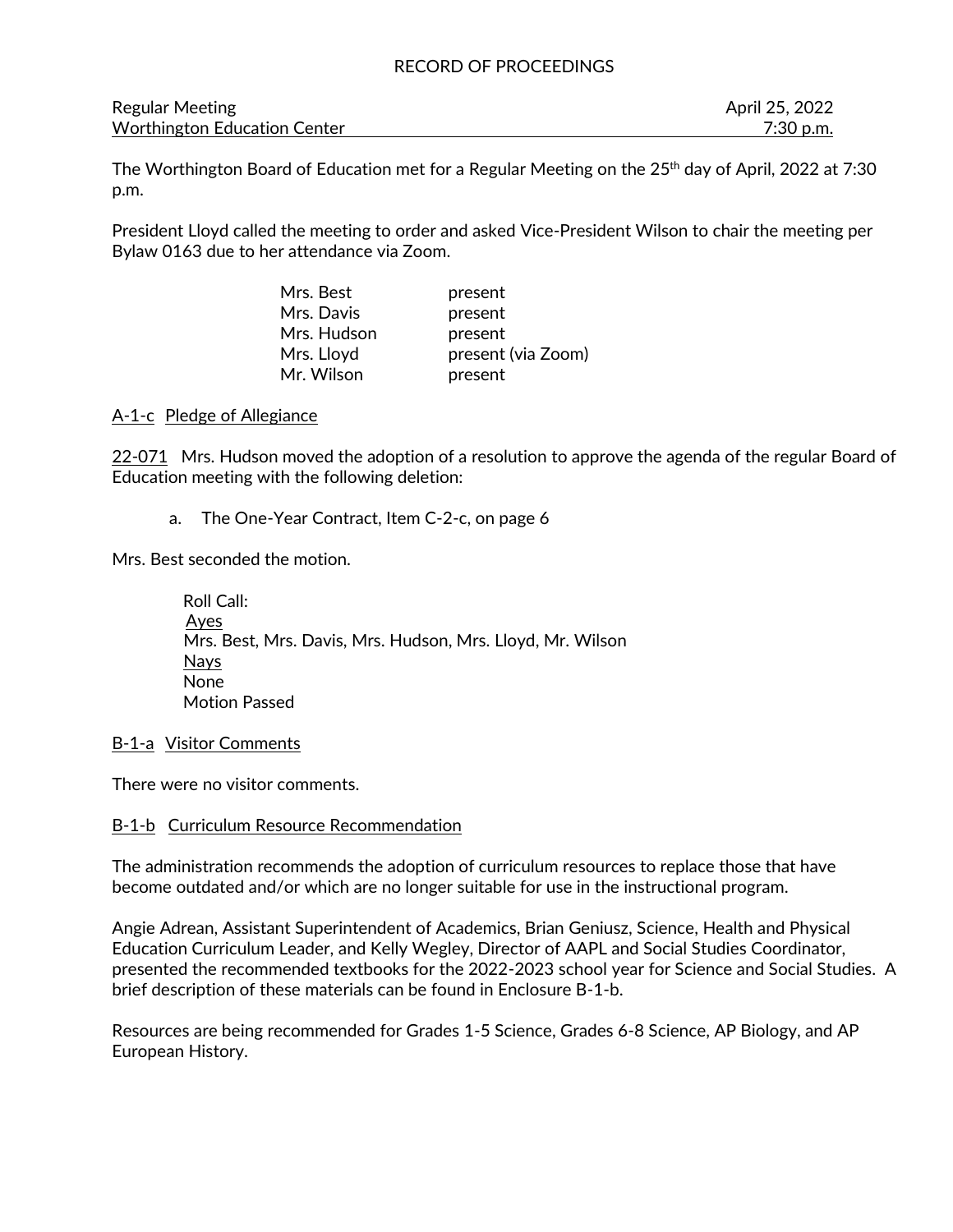| <b>Regular Meeting</b>              | April 25, 2022 |
|-------------------------------------|----------------|
| <b>Worthington Education Center</b> | 7:30 p.m.      |

Textbooks will be available at the Old Worthington Library, the Northwest Library, the Worthington Park Library, and the Worthington Education Center until these adoptions are acted upon by the board at the next meeting.

### B-1-c Levy Discussion

Treasurer TJ Cusick continued a discussion regarding operating and capital levy scenarios.

#### B-1-d Electronic Board Meeting Management Software

The board discussed the use of BoardDocs, a paperless meeting and governance software.

## B-1-e Visitor Comment Statement

The board discussed a proposed statement regarding its values and expectations as they pertain to visitor comments.

#### B-1-f Board/Committee Reports and Announcements

Mrs. Best attended PTAC meeting and they discussed diverse texts and curriculums.

Mrs. Hudson attended the Insurance Committee meeting and said that we continue to have a successful self-funded health plan.

Mr. Wilson attended the national NSBA conference and thanked the board for approving his attendance. He said that OSBA Leadership Institute meeting is next week. He said the Worthington Truth Racial Healing Transformation Coalition asked about a liaison for its next meeting. He also had a Curriculum Liaison Committee meeting and said it was truly awesome.

22-072 Mrs. Davis made a motion to approve the minutes of the March 28, 2022 regular board meeting as indicated in Enclosure C-1-a.

Mrs. Hudson seconded the motion.

 Roll Call: Ayes Mrs. Best, Mrs. Davis, Mrs. Hudson, Mrs. Lloyd, Mr. Wilson Nays None Motion Passed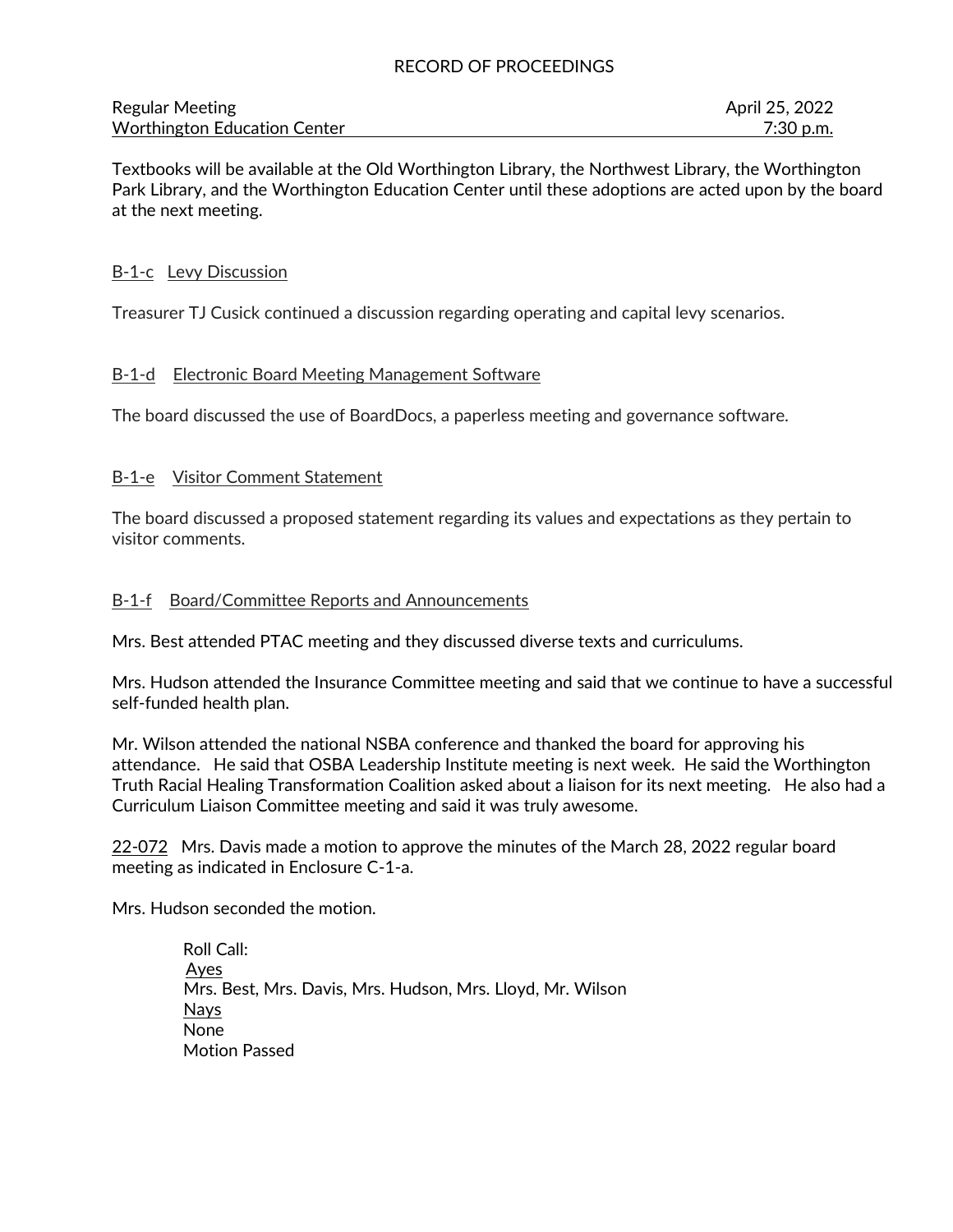| <b>Regular Meeting</b>              | April 25, 2022 |
|-------------------------------------|----------------|
| <b>Worthington Education Center</b> | $7:30$ p.m.    |

22-073 Mrs. Hudson moved the adoption of a resolution to authorize the following appropriation transfers (modifications), as presented by the Treasurer.

| <b>FUND</b> | OBJECT                        | <b>AMOUNT</b> |
|-------------|-------------------------------|---------------|
| 001         | <b>100-Personal Services</b>  |               |
|             | 200-Benefit                   |               |
|             | <b>400-Purchased Services</b> | (\$57,626.50) |
|             | 500-Supplies                  | \$57,626.50   |
|             | 600-Equipment                 |               |
|             | 800-Dues/Fees                 |               |
|             | 900-Other Uses of Funds       |               |
|             |                               |               |

Mrs. Best seconded the motion.

 Roll Call: Ayes Mrs. Best, Mrs. Davis, Mrs. Hudson, Mrs. Lloyd, Mr. Wilson Nays None Motion Passed

22-074 Mrs. Davis moved the adoption of a resolution whereby items C-2-a through C-2-e be approved, as presented by the Superintendent.

#### C-2-a Resignations

Recommended motion: "…to accept the following resignations:

#### ADMINISTRATIVE PERSONNEL

| Name                       | Assignment                   | Reason     |
|----------------------------|------------------------------|------------|
| FOX, CINDY                 | Principal                    | Retirement |
| Effective 07/31/2022       | <b>Bluffsview Elementary</b> |            |
| <b>CERTIFIED PERSONNEL</b> |                              |            |
| Name                       | <u>Assignment</u>            | Reason     |
| ALY, ROSE-MARIAM           | Language Arts Teacher        | Personal   |
| Effective 08/10/2022       | Worthington Kilbourne HS     |            |
| <b>GRAY, KAYLA</b>         | School Psychologist          | Personal   |
| Effective 08/10/2022       | <b>Special Education</b>     |            |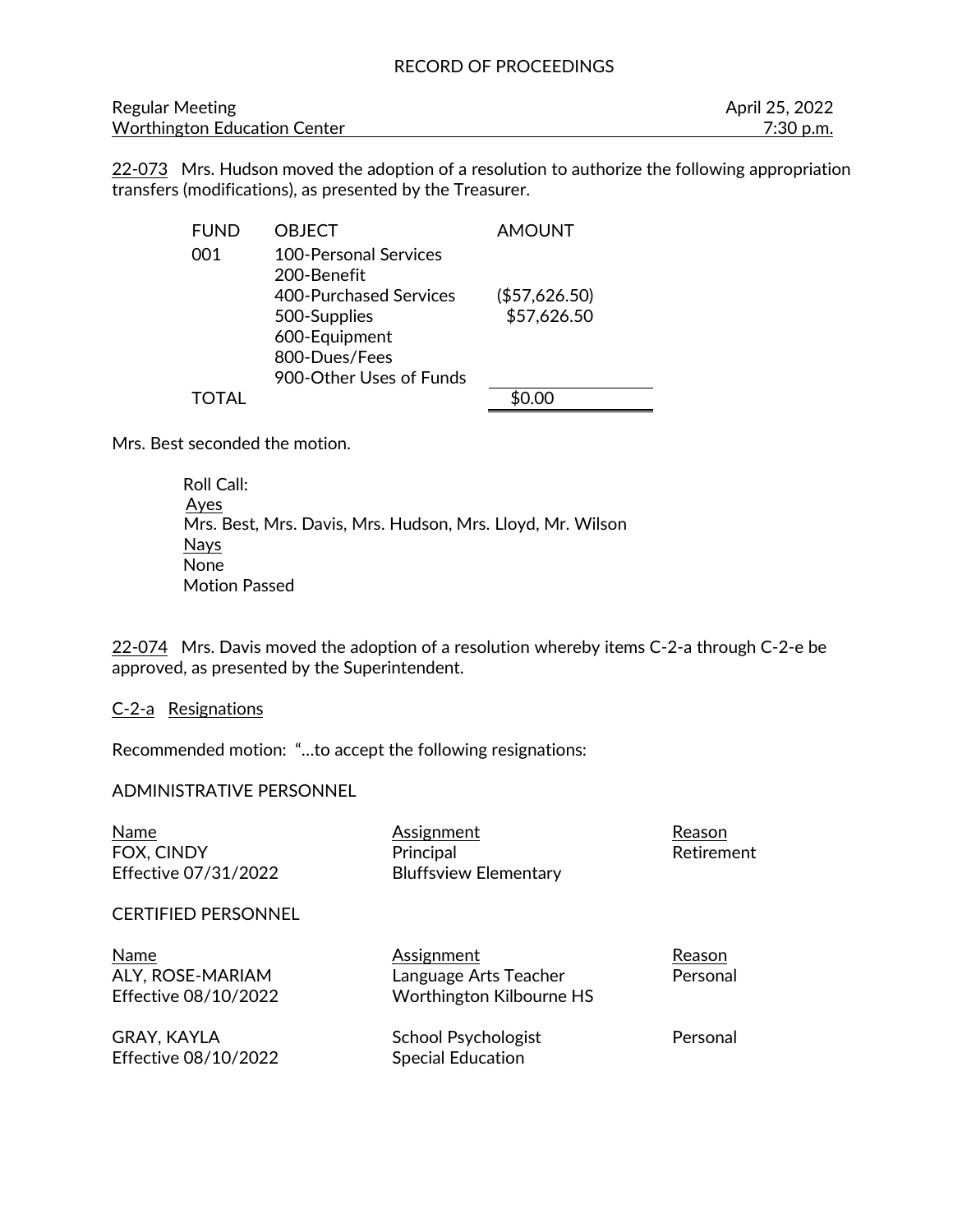#### Regular Meeting **April 25, 2022** Worthington Education Center 7:30 p.m.

| Name<br><b>GUTHRIE, JAKE</b><br>Effective 07/31/2022 | <b>Assignment</b><br>I/S Consultant<br><b>Special Education</b>   | Reason<br>Personal                |
|------------------------------------------------------|-------------------------------------------------------------------|-----------------------------------|
| JOHNSON, CHRISTINA L.<br>Effective 05/31/2022        | Grade 2 Teacher<br><b>Brookside Elementary</b>                    | Retirement                        |
| KARCH, ALEXANDRIA<br>Effective 08/10/2022            | Kindergarten Teacher<br><b>Worthington Park Elem</b>              | Personal                          |
| <b>KREMNITZER, MOLLY RAE</b><br>Effective 08/10/2022 | <b>Intervention Specialist</b><br><b>Worthington Christian HS</b> | Funding moving to<br><b>ESCCO</b> |
| HARROLD, HANNAH<br>Effective 08/10/2022              | Grade 3 Teacher<br><b>Granby Elementary</b>                       | Personal                          |
| <b>SCHULTZ, CHERYL</b><br>Effective 08/10/2022       | <b>Reading Teacher</b><br>Worthington Christian                   | Funding moving to<br><b>ESSCO</b> |
| <b>CLASSIFIED PERSONNEL</b>                          |                                                                   |                                   |
| <b>Name</b><br>ATWOOD, CAROL<br>Effective 06/30/2022 | <b>Assignment</b><br><b>Bus Driver</b><br>Transportation          | Reason<br>Retirement              |
| CREGO, CODY<br>Effective 03/29/2022                  | Custodian<br>McCord Middle School                                 | Personal                          |
| SAVAGE, JERRY<br>Effective 06/30/2022                | <b>Bus Driver</b><br>Transportation                               | Retirement                        |
| SOPPELSA, BRIAN<br>Effective 05/25/2022              | <b>Bus Driver</b><br>Transportation                               | Personal"                         |
| C-2-b Leave of Absence                               |                                                                   |                                   |

Recommended motion: "…to grant the following leaves of absence:

#### ADMINISTRATIVE PERSONNEL

SEILING, ALEXANDRA 07/31/2023

Mame Mame Assignment<br>
SEILING, ALEXANDRA Principal Principal Change Management Change (Reason Management)<br>
Reason Change Assignment<br>
Principal Change (Reason Management) Effective 08/01/2022 Worthington Hills Elementary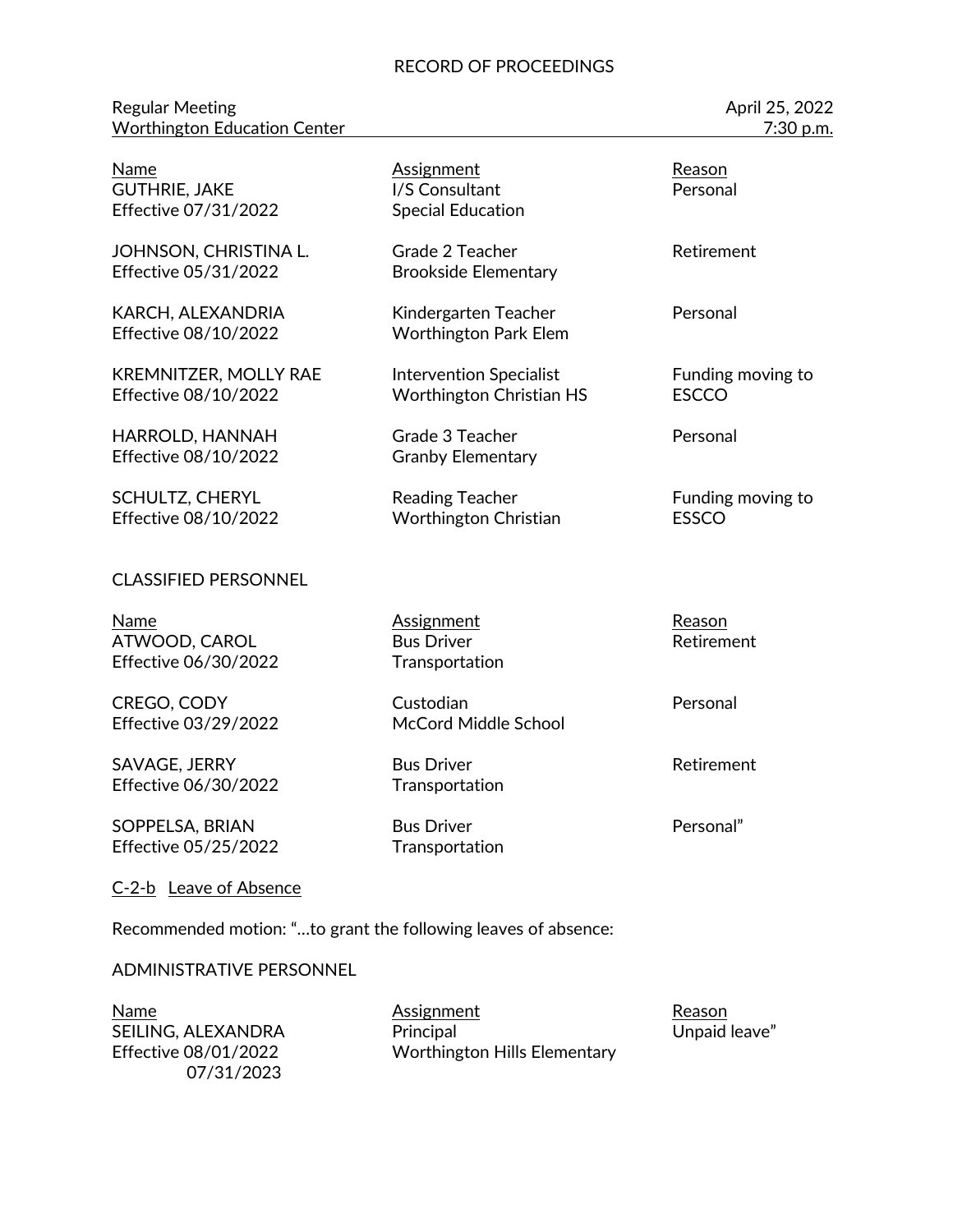# C-2-c Employment

Recommended motion: "…to employ the following personnel:

# ADMINISTRATIVE CONTRACTS

To renew the contracts of the following administrators and to authorize the board president and the treasurer to enter into a limited contract with the named administrators under Section 3319.02 of the Ohio Revised Code for the dates and terms indicated:

|                                                                      | <u> Two-year Contracts, Effective August 1, 2022 Through July 31, 2024</u> |  |
|----------------------------------------------------------------------|----------------------------------------------------------------------------|--|
| Erica Backhurst                                                      | <b>Assistant High School Principal</b>                                     |  |
| Adrienne Carr                                                        | <b>Assistant High School Principal</b>                                     |  |
| <b>Jeff Collett</b>                                                  | <b>Chief Technology Officer</b>                                            |  |
| <b>Bryan Cottrill</b>                                                | <b>Assistant Treasurer</b>                                                 |  |
| Patrick Garrity                                                      | <b>Elementary Principal</b>                                                |  |
| <b>Julie Gulley</b>                                                  | <b>Elementary Principal</b>                                                |  |
| Kimberly Marani                                                      | Director of Special Education                                              |  |
| Mary Rykowski                                                        | <b>Elementary Principal</b>                                                |  |
| Toya Spencer                                                         | Director of Diversity, Equity & Inclusion                                  |  |
| Three-year Contracts, Effective August 1, 2022 Through July 31, 2025 |                                                                            |  |
| Joshua Almanson                                                      | Assistant High School Principal                                            |  |
| Craig Belair                                                         | <b>Elementary Principal</b>                                                |  |
| <b>Sherril Berridge</b>                                              | <b>Elementary Principal</b>                                                |  |
| Megan Kirsten                                                        | Assistant Middle School Principal                                          |  |
| Kenneth Nally                                                        | Assistant Middle School Principal                                          |  |
|                                                                      | Four-year Contracts, Effective August 1, 2022 Through July 31, 2026        |  |
| <b>Randy Banks</b>                                                   | Assistant Superintendent                                                   |  |
| Christina Brinson                                                    | <b>Coordinator Special Education</b>                                       |  |
| Jeffrey Eble                                                         | <b>Director of Business Services</b>                                       |  |
| <b>Timothy Gehring</b>                                               | Director of Facility Management                                            |  |
| Neil Gupta                                                           | Director of Secondary Education                                            |  |
| Nathan Kellenberger                                                  | Middle School Principal                                                    |  |
| Michael Kuri                                                         | Middle School Principal                                                    |  |
| <b>Jeffrey Maddox</b>                                                | <b>Director Human Resources</b>                                            |  |
|                                                                      | Four-year Contracts, Effective August 1, 2022 Through July 31, 2026        |  |
| Kelly Wegley                                                         | Director Academic Achievement PD                                           |  |
| Jenny Wielinski                                                      | <b>Elementary Principal</b>                                                |  |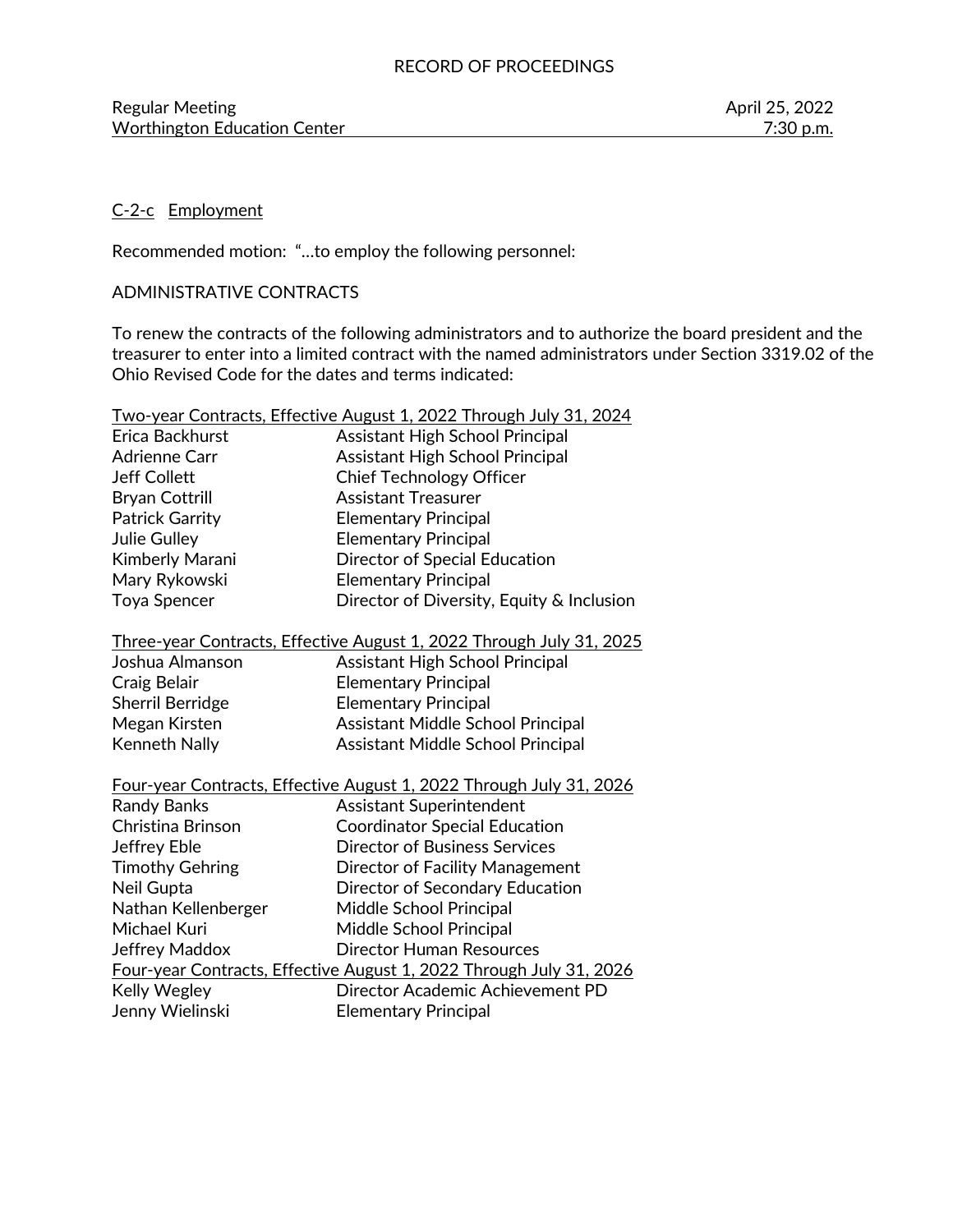#### Regular Meeting April 25, 2022 Worthington Education Center **7:30 p.m.** 7:30 p.m.

#### ADMINISTRATIVE PERSONNEL

Name **Assignment** Assignment Reason HASEBROOK, CHRISTOPHER Principal Principal Retire/Rehire Effective 08/01/2022 Linworth 07/31/2023 Salary \$105,834.00

FTE 1.00 Days 260.00

GUTHRIE, JAKE Coordinator Coordinator New Position FTE 1.00 Days 260.00 will be requested

Effective 08/01/2022 Special Education **Alternative licensing as** 07/31/2024 Salary \$99,202.00 Administrative Specialist

#### OTHER ADMINISTRATIVE CONTRACTS

To renew the contracts of the following administrators and to authorize the board president and the treasurer to enter into a limited contract with the named other administrators under Section 3319.02 of the Ohio Revised Code for the dates and terms indicated:

#### Two-year Contracts, Effective August 1, 2022 Through July 31, 2024

| <b>Thomas Anderson</b> | <b>Transportation Specialist</b>          |
|------------------------|-------------------------------------------|
| Lucas Gladman          | <b>End User Support Manager</b>           |
| Kenneth Hall           | <b>Building Maintenance Specialist</b>    |
| Ralph Johnson          | Network Engineer                          |
| <b>Thomas Plassman</b> | Database Specialist                       |
| Stephan Ruckman        | <b>Custodial Services Specialist</b>      |
| Abby Ryan              | <b>EMIS Coordinator</b>                   |
| Donald Taylor III      | <b>Communication Specialist/Webmaster</b> |
| <b>Isaac Ulery</b>     | Accountant                                |
| Leanna Wilcox          | Personnel Analyst                         |

#### OTHER ADMINISTRATIVE PERSONNEL

Recommended motion: "…to employ the following other administrative personnel for a period of two years, under 3319.02 of the Ohio Revised Code, effective May 2, 2022, through July 31, 2024:

Name **Assignment** Assignment Reason STEINGASS, BRITTANY Personnel Analyst Fill vacancy Effective 05/02/2022 Human Resources- WEC 07/31/2024 Salary \$70,000.00 FTE 1.00 Days 260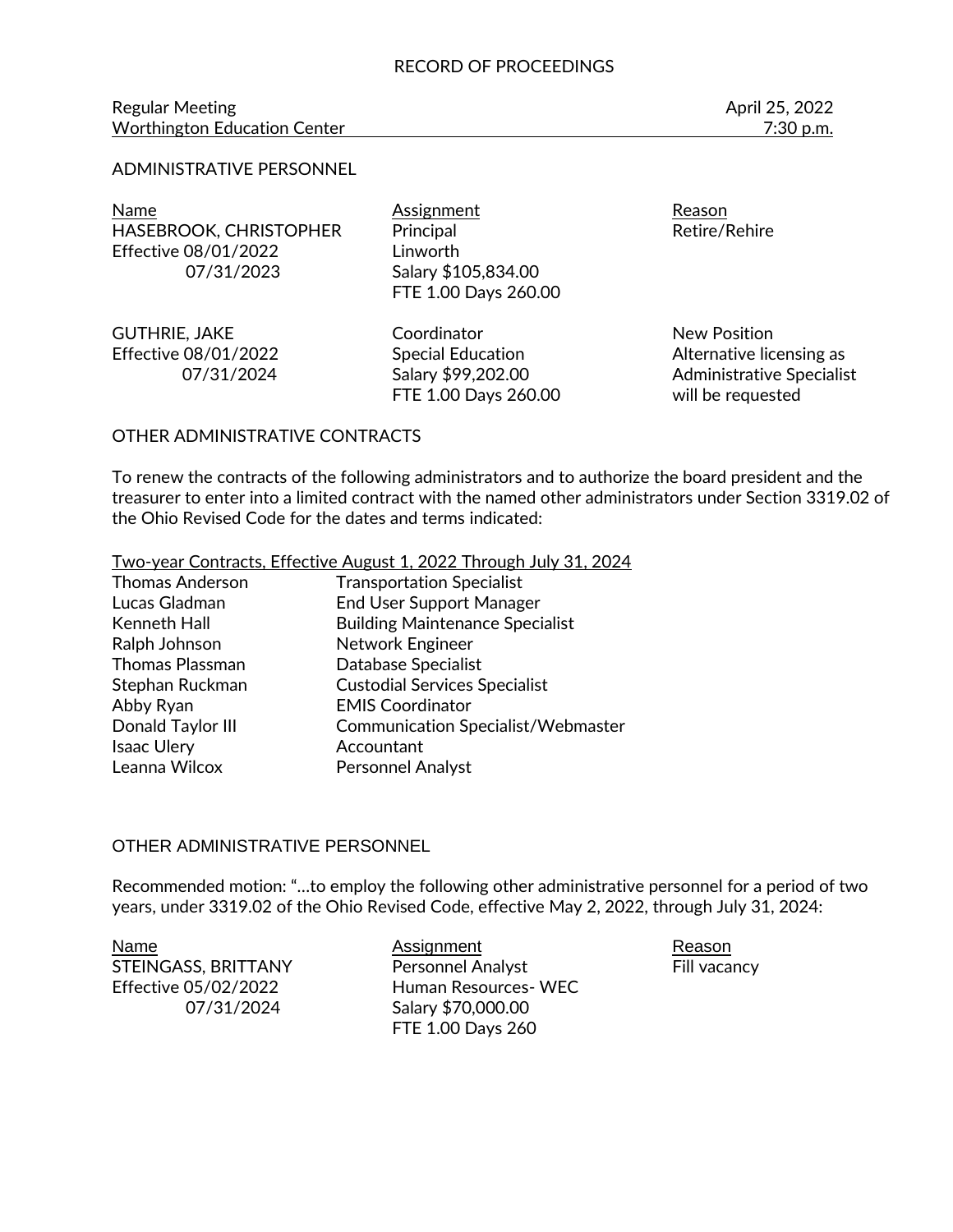| <b>Regular Meeting</b>       | April 25, 2022 |
|------------------------------|----------------|
| Worthington Education Center | 7:30 p.m.      |

CERTIFIED PERSONNEL – CONTINUING CONTRACTS

The personnel indicated in Enclosure C-2-c-1 have been recommended by their school principals and approved by the superintendent for placement on continuing contract. To be eligible for a continuing contract, a teacher must hold a five-year license and have taught in the school district for three years for an initial continuing contract or have taught for two years in the district if a continuing contract was held in another district. The administration recommends continuing contracts for 25 staff members. A copy of this enclosure is available in the Treasurer's Office.

#### CERTIFIED PERSONNEL – LIMITED CONTRACTS AND SALARY NOTICES

One-year limited contracts will be issued to the personnel listed in Enclosure C-2-c-2 for the 2022-2023 school year, representing a total of 327.40 full-time equivalent certified staff positions. Salary notices listed in Enclosure C-2-c-3 will be issued to certified personnel on continuing contract status, representing a total 424 of full-time equivalent certified staff positions. Copies of these enclosures are available in the Treasurer's Office."

#### CERTIFIED PERSONNEL

| <b>Name</b><br>BOWMAR, HAYDEN<br>Effective 08/15/2022 | Assignment<br>Industrial Technology 7-12<br>Perry Middle<br>Class 01 Step 000<br>Salary \$48,787.00<br>FTE 1.00 Days 186.00 | Reason<br>Filling vacant position |
|-------------------------------------------------------|-----------------------------------------------------------------------------------------------------------------------------|-----------------------------------|
| <b>GAZETTE, CARLEY</b><br>Effective 08/15/2022        | Kindergarten Teacher<br><b>Bluffsview/Colonial Hills</b><br>Class 01 Step 002<br>Salary \$53,378.00<br>FTE 1.00 Days 186.00 | Filling vacant position           |
| HAWK, EMILY<br>Effective 08/15/2022                   | Spanish Teacher<br><b>Worthington Kilbourne</b><br>Class 01 Step 002<br>Salary \$53,378.00<br>FTE 1.00 Days 186.00          | Filling vacant positon            |
| LATSHAW, HANNAH<br>Effective 08/15/2022               | Grade 5 Teacher<br><b>Colonial Hills</b><br>Class 01 Step 000<br>Salary \$48,787.00<br>FTE 1.00 Days 186.00                 | <b>New Position</b>               |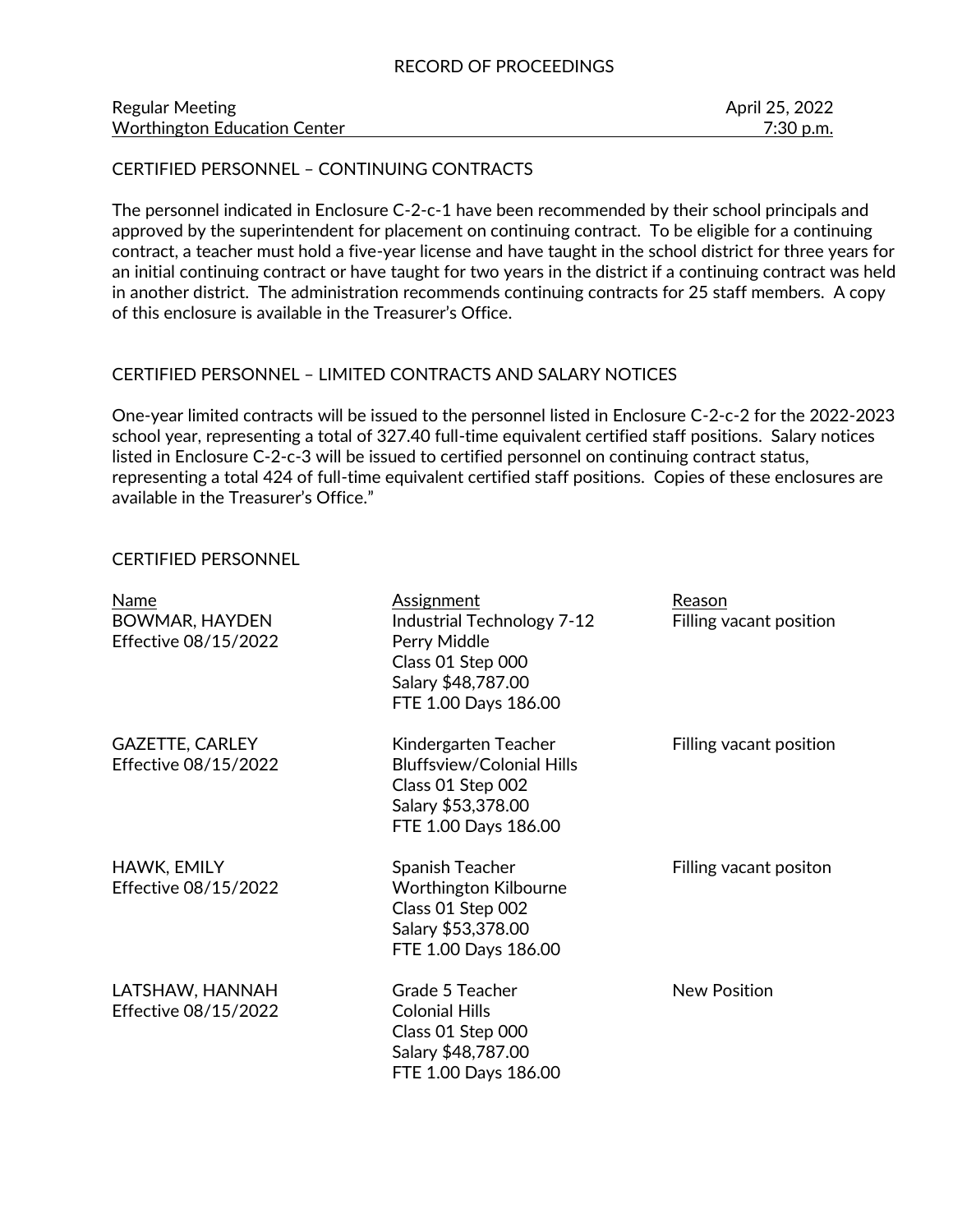Regular Meeting April 25, 2022 and the United States of the April 25, 2022 Worthington Education Center 7:30 p.m.

| Name<br>LUSTGARTEN, BETH<br>Effective 08/15/2022 | <b>Assignment</b><br>Science Teacher<br>Worthington Kilbourne<br>Class 01 Step 000<br>Salary \$48,787.00<br>FTE 1.00 Days 186.00          | Reason<br>Filling vacant position |
|--------------------------------------------------|-------------------------------------------------------------------------------------------------------------------------------------------|-----------------------------------|
| PILKINGTON, EMMA<br>Effective 08/15/2022         | Grade 2 Teacher<br><b>Colonial Hills</b><br>Class 01 Step 000<br>Salary \$48,787.00<br>FTE 1.00 Days 186.00                               | Filling vacant positon            |
| PONCE, SIMON<br>Effective 08/15/2022             | <b>Social Studies Teacher</b><br>Perry Middle<br>Class 02 Step 000<br>Salary \$50,251.00<br>FTE 1.00 Days 186.00                          | Filling vacant position           |
| RETTA, MATTHEW<br>Effective 08/15/2022           | <b>Computer Science Teacher</b><br><b>Worthington Kilbourne</b><br>Class 01 Step 000<br>Salary \$48,787.00<br>FTE 1.00 Days 186.00        | Filling vacant position           |
| SABA, COURTNEY<br>Effective 08/15/2022           | Counselor<br><b>Worthington Park</b><br>Class 04 Step 003<br>Salary \$60,106.00<br>FTE 1.00 Days 186.00                                   | Filling vacant position           |
| SAUNDERS, CAMRYN<br>Effective 08/15/2022         | <b>Family Consumer Science Teacher</b><br><b>Worthington Kilbourne</b><br>Class 01 Step 000<br>Salary \$48,787.00<br>FTE 1.00 Days 186.00 | New position                      |
| <b>WILSON, CLAIRE</b><br>Effective 08/15/2022    | <b>Mathematics Teacher</b><br>Perry Middle<br>Class 01 Step 000<br>Salary \$48,787.00<br>FTE 1.00 Days 186.00                             | Filling vacant position           |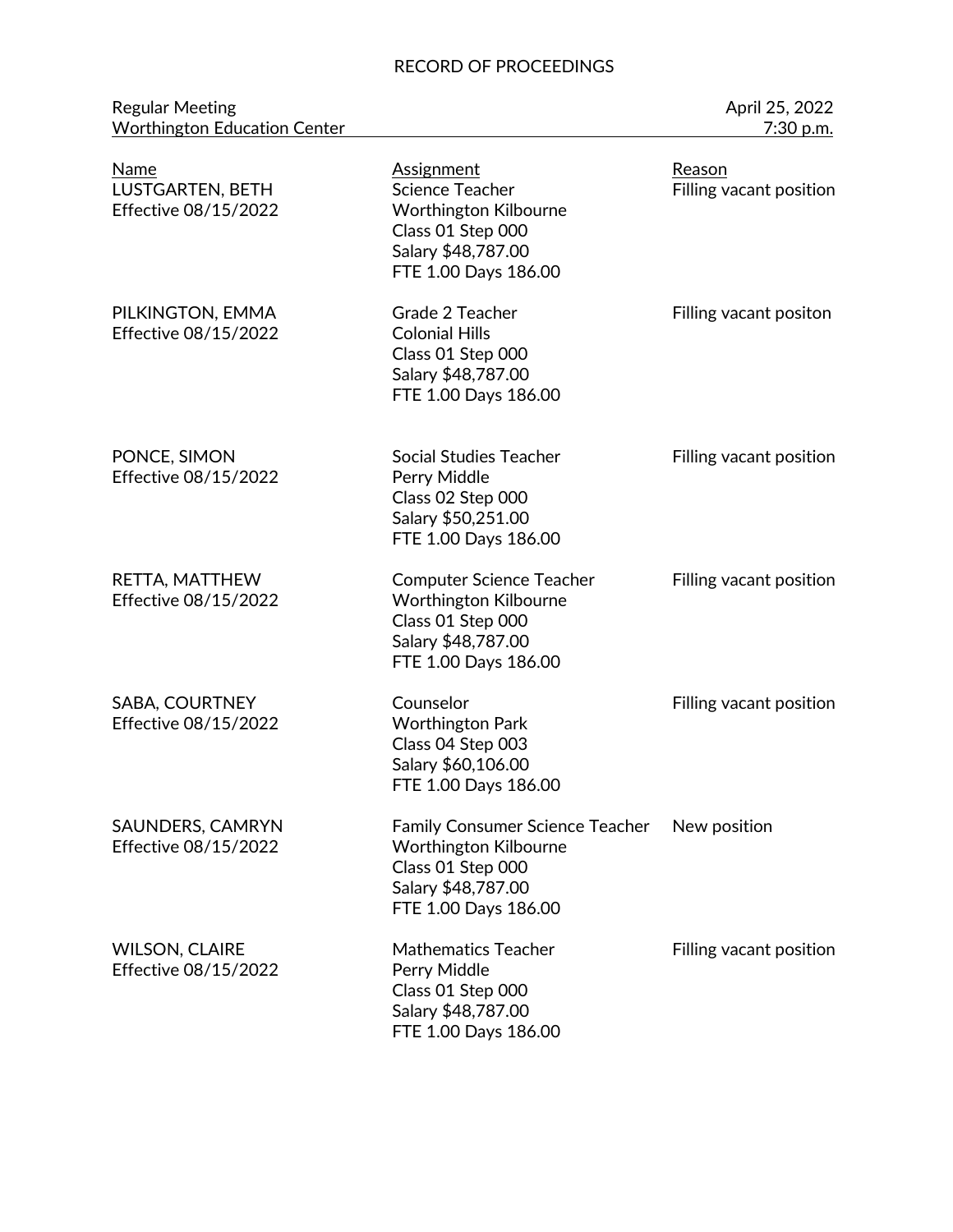#### Regular Meeting April 25, 2022 and the United States of the April 25, 2022 Worthington Education Center 7:30 p.m.

# CLASSIFIED PERSONNEL

| <b>Name</b><br><b>CLARK, KAITLYN</b><br>Effective 05/02/2022 | <b>Assignment</b><br><b>Technology Technician</b><br><b>Technology Services-WEC</b><br>Class 12 Step D<br>Salary \$24.30/hr.<br>Full-time | Reason<br>Fill vacancy |
|--------------------------------------------------------------|-------------------------------------------------------------------------------------------------------------------------------------------|------------------------|
| DEMAS, ADAM<br>Effective 05/02/2022                          | Mechanic<br>Transportation<br>Class 13 Step 0<br>Salary \$22.77/hr.<br>Part-time                                                          | Fill vacancy           |
| HARPER, LAKEYSHA<br>Effective 05/02/2022                     | <b>Bus Driver</b><br>Transportation<br>Class 13 Step H<br>Salary \$27.22/hr.<br>Part-time                                                 | Fill vacancy           |
| MILLER, ANDREA<br>Effective 04/18/2022                       | Special Ed Asst.<br>TWHS/Worthington Hills<br>Class 10 Step D<br>Salary \$22.93/hr.<br>Full-time                                          | Fill vacancy           |
| MOOMAU, CHRISTINE<br>Effective 04/25/2022                    | Custodian<br>Thomas Worthington HS<br>Class 7 Step A<br>Salary \$20.15/hr.<br>Full-time                                                   | Fill vacancy           |
| PRICE, JOHN<br>Effective 04/18/2022                          | Mechanic<br>Transportation<br>Class 13 Step H<br>Salary \$27.22/hr.<br>Full-time                                                          | Fill vacancy           |
| SMITH, FORMAN<br>Effective 03/28/2022                        | Custodian<br>Worthington Kilbourne HS<br>Class 7 Step C<br>Salary \$21.08/hr.<br>Full-time                                                | Fill vacancy           |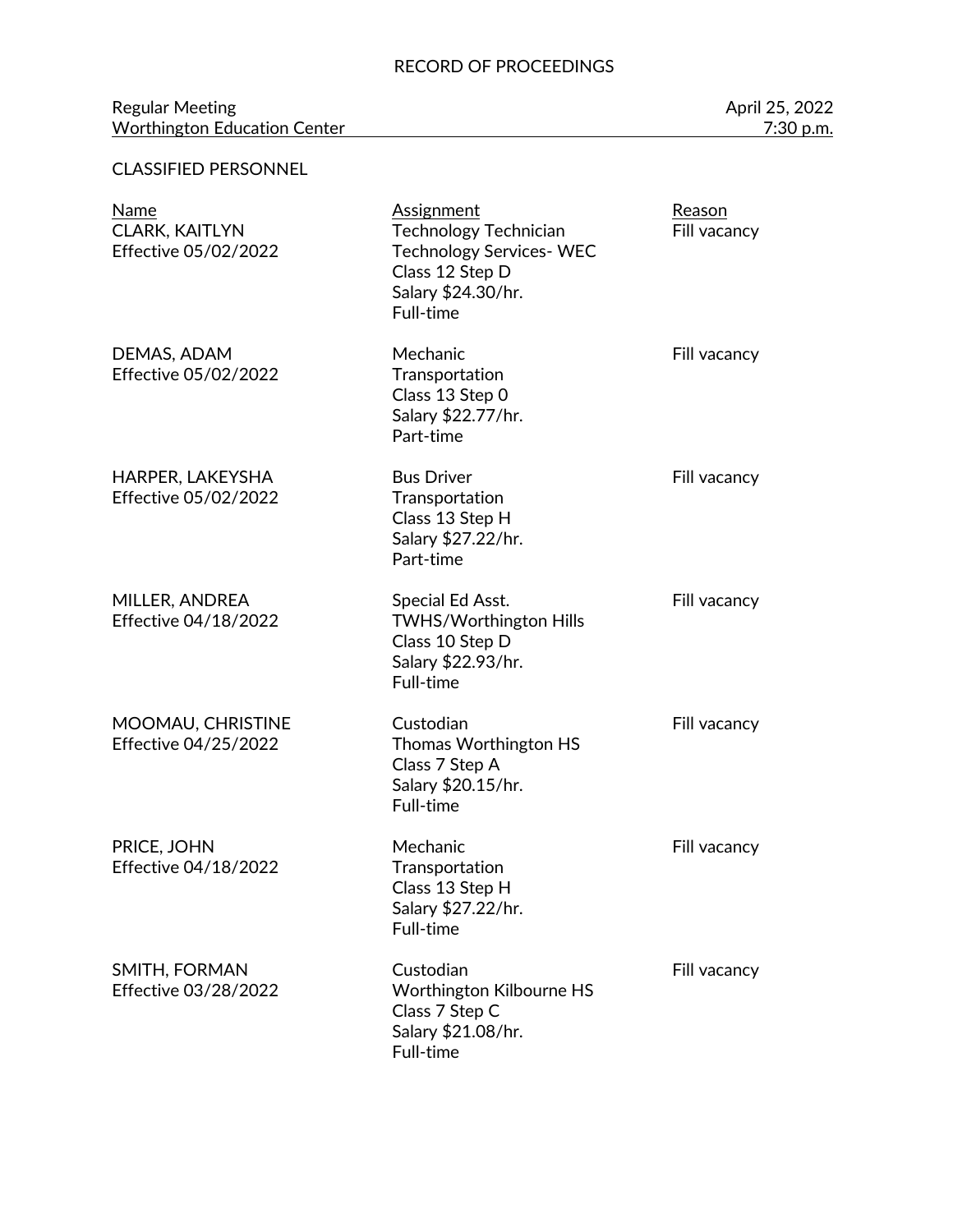Regular Meeting **April 25, 2022** Worthington Education Center **7:30 p.m.** 7:30 p.m.

Name Mame Assignment Assignment Reason<br>
WADE, JONATHAN Bus Driver Bust Reason WADE, JONATHAN Bus Driver **Fill vacancy** Effective 04/01/2022 Transportation

Class 13 Step H Salary \$27.22/hr. Part-time

#### HOME INSTRUCTION 2021-22

To employ the following personnel as required by IEP's at a rate of \$24/hour on an as needed basis:

| Batterson, Paul | Ellis, Jeanne  | Gratz, Andrea  |
|-----------------|----------------|----------------|
| Katris, Erica   | Martin, Jordan | Sycher, Darryl |

# CLASSIFIED SUBSTITUTES

| Name/Pay Rate<br>ADREAN, EVELYN<br>\$12.53/HR. | <b>Effective Date</b><br>04/18/2022 | Position<br><b>Sub Food Service</b> |
|------------------------------------------------|-------------------------------------|-------------------------------------|
| HARPER, LAKEYSHA<br>\$20.49/hr.                | 03/24/2022                          | <b>Sub Bus Driver</b>               |
| <b>HUTCHINSON, JEREMY</b><br>\$15.74/hr.       | 04/04/2022                          | Sub Custodian                       |
| SMITH, JAMES E.<br>\$15.74/hr.                 | 03/28/2022                          | <b>Sub Custodian</b>                |

#### CLASSIFIED PERSONNEL - PROVISIONAL

| Name                                 | Assignment                                  | Reason                                                                                                                     |
|--------------------------------------|---------------------------------------------|----------------------------------------------------------------------------------------------------------------------------|
| <b>BOLIN, JOHN</b>                   | <b>Bus Driver Trainee</b>                   | To be paid \$20.49 per hour.                                                                                               |
| Effective 04/07/2022                 | Transportation                              | Upon successful licensing<br>and three months of<br>employment to be<br>compensated \$480.                                 |
| FOWLS, RANDY<br>Effective 04/01/2022 | <b>Bus Driver Trainee</b><br>Transportation | To be paid \$20.49 per hour.<br>Upon successful licensing<br>and three months of<br>employment to be<br>compensated \$480. |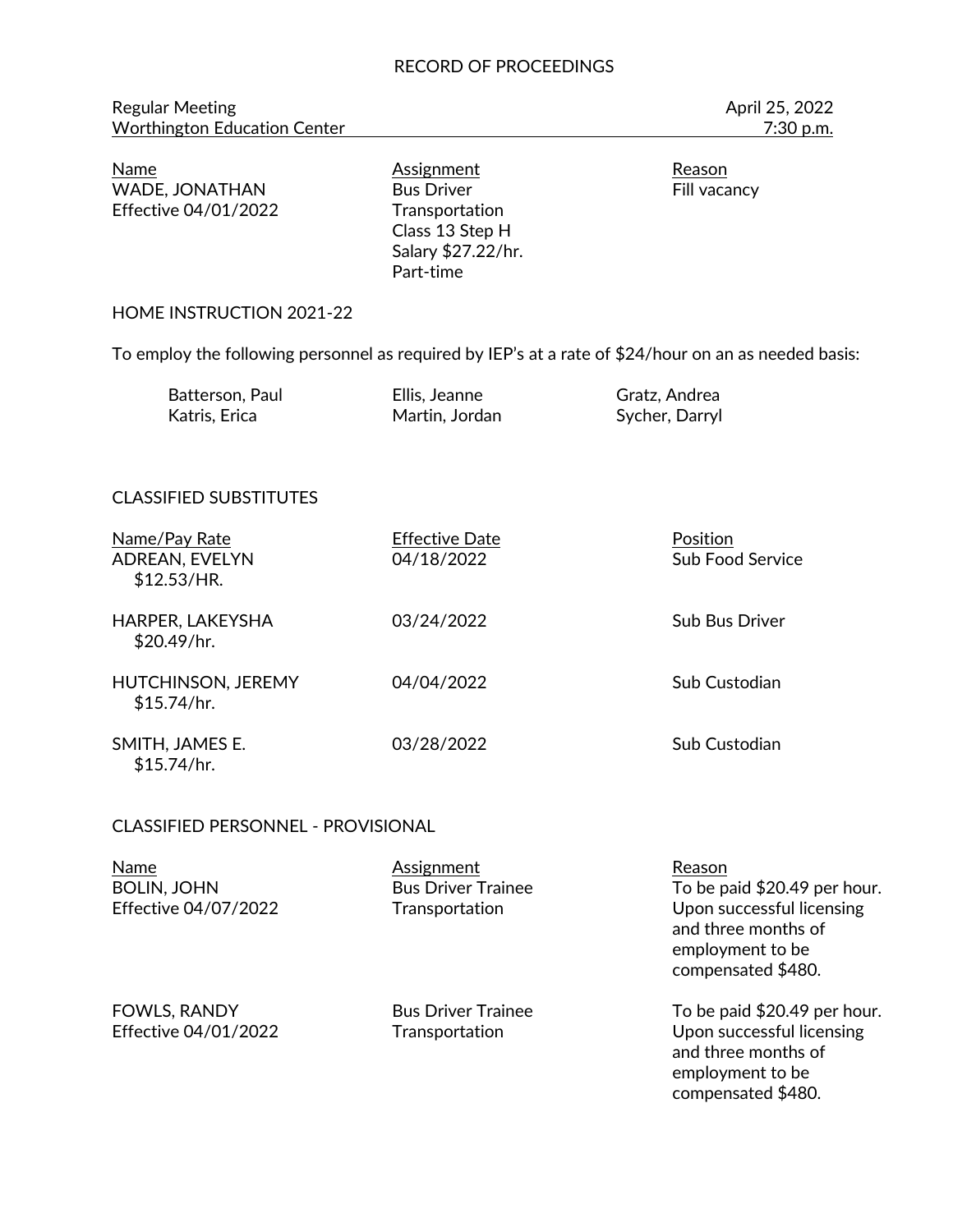| <b>Regular Meeting</b>              | April 25, 2022 |
|-------------------------------------|----------------|
| <b>Worthington Education Center</b> | 7:30 p.m.      |

April 25, 2022

Name Assignment Reason

To be paid \$20.49 per hour. Effective 03/30/2022 Transportation Upon successful licensing and three months of employment to be compensated \$480.

#### SUPPLEMENTAL CONTRACTS

| Position<br><b>Worthington Kilbourne HS</b>               | Name<br>Unit                    |                | Step Pay/Unit                                | Total<br>Pay |
|-----------------------------------------------------------|---------------------------------|----------------|----------------------------------------------|--------------|
| Lacrosse Boys Assistant Coach                             | <b>JACKSON, DANE</b><br>2.50    | $\mathbf{1}$   | 686.09                                       | 1715.23      |
| Lacrosse Boys Assistant Coach                             | 1.50                            | $\mathbf{1}$   | MILLER, JAYCE PATRICK<br>686.09              | 1029.14      |
| Lacrosse Boys Assistant Coach                             | 2.50                            | 6              | <b>WATSON, CAMERON CHRISTOPHER</b><br>875.67 | 2189.18      |
| Thomas Worthington HS<br>Track Boys/Girls Assistant Coach | LUTHY, BRIAN H.<br>3.00         | 13             | 1097.82                                      | 3293.46      |
| <b>Baseball Boys Assistant Coach</b>                      | 1.50                            | 9              | HOFACRE, MATTHEW<br>975.41                   | 1463.12      |
| <b>Baseball Boys Assistant Coach</b>                      | FINN, COLLIN<br>1.00            | 5              | 833.92                                       | 833.92       |
| <b>Baseball Boys Assistant Coach</b>                      | MCCLAIN, JEFFREY<br>2.00        | 8              | 946.97                                       | 1893.94      |
| Lacrosse Girls Assistant Coach                            | 3.50                            | 3              | <b>BOGAARDS, MACKENZIE</b><br>756.42         | 2647.47      |
| Lacrosse Girls Assistant Coach                            | HORNER, JOHN<br>3.50            | $\overline{4}$ | 794.27                                       | 2779.95      |
| Lacrosse Boys Assistant Coach                             | <b>BUZZELLI, CONNOR</b><br>4.00 | $\overline{2}$ | 720.40                                       | 2881.60      |
| Lacrosse Boys Assistant Coach                             | <b>HAWKINS, ERIC</b><br>5.00    | $\overline{4}$ | 794.27                                       | 3971.35      |
| <b>Volleyball Boys Assistant Coach</b>                    | <b>BOWER, ERIN</b><br>2.00      | 3              | 756.42                                       | 1512.84      |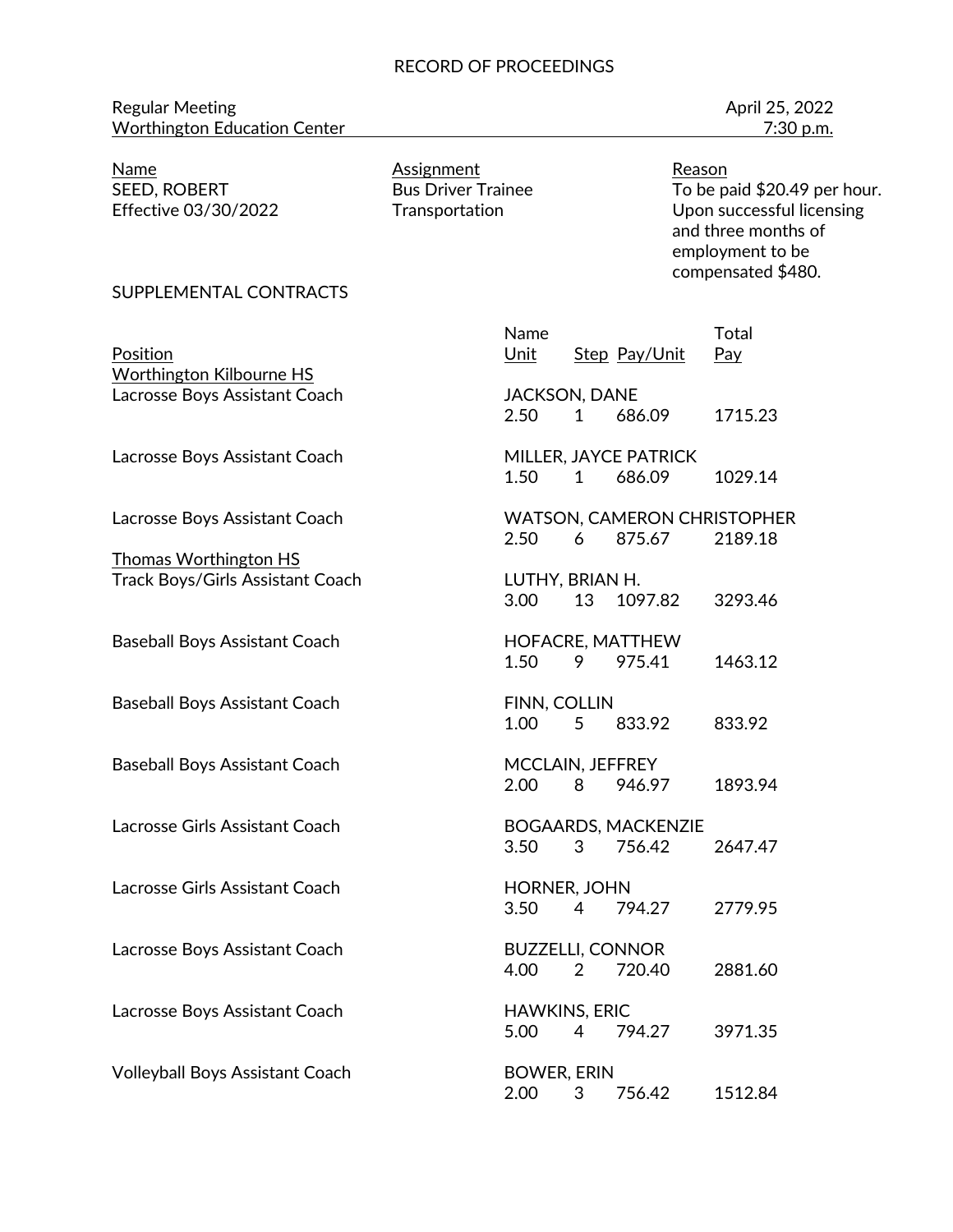| <b>Regular Meeting</b><br><b>Worthington Education Center</b>  |                                 |   |               | April 25, 2022<br>7:30 p.m. |
|----------------------------------------------------------------|---------------------------------|---|---------------|-----------------------------|
| Position                                                       | <b>Name</b><br>Unit             |   | Step Pay/Unit | Total<br>Pay                |
| Kilbourne Middle School<br>Track-Middle School Assistant Coach | <b>COWGILL, ABIGAIL</b><br>3.00 | 0 | 658.44        | 1975.32                     |
| Track-Middle School Assistant Coach                            | <b>JONES, KHALIL</b><br>3.00    |   | 686.09        | 2058.27"                    |

#### C-2-d Contract Adjustments

Recommended motion: "...to adjust the following contracts:

#### CLASSIFIED PERSONNEL

| Name/Assignment<br><b>BURKE, HOBERT</b><br>Effective 04/18/2022 | From<br><b>Bus Driver</b><br>Transportation<br>Class 13 Step D<br>Salary \$25.02/hr.<br>Part-time<br>5.0 hours | To<br><b>Bus Driver</b><br>Transportation<br>Class 13 Step D<br>Salary \$25.02/hr.<br>Full-time<br>7.0 hours | Reason<br>Fill vacancy |
|-----------------------------------------------------------------|----------------------------------------------------------------------------------------------------------------|--------------------------------------------------------------------------------------------------------------|------------------------|
| MCCREADY, MATTHEW<br><b>Effective 04/18/2022</b>                | <b>Bus Driver</b><br>Transportation<br>Class 13 Step E<br>Salary \$25.52/hr.<br>Full-time<br>7.75 hours        | Landscape Maint Wkr<br>Landscape/Delivery<br>Class 10 Step A<br>Salary \$21.38/hr.<br>Full-time<br>8.0 hours | Fill vacancy"          |

#### C-2-e Approval of Supplemental Volunteers

Recommended motion: "…to approve the following individuals as volunteers of the Worthington School District, and to extend the appreciation of the board and administration for their service to students and staff:

| James Ash            | Craig Hartman    | Eric Isler |
|----------------------|------------------|------------|
| <b>Andrew Orlins</b> | Abigail Simpson" |            |

Mrs. Hudson seconded the motion.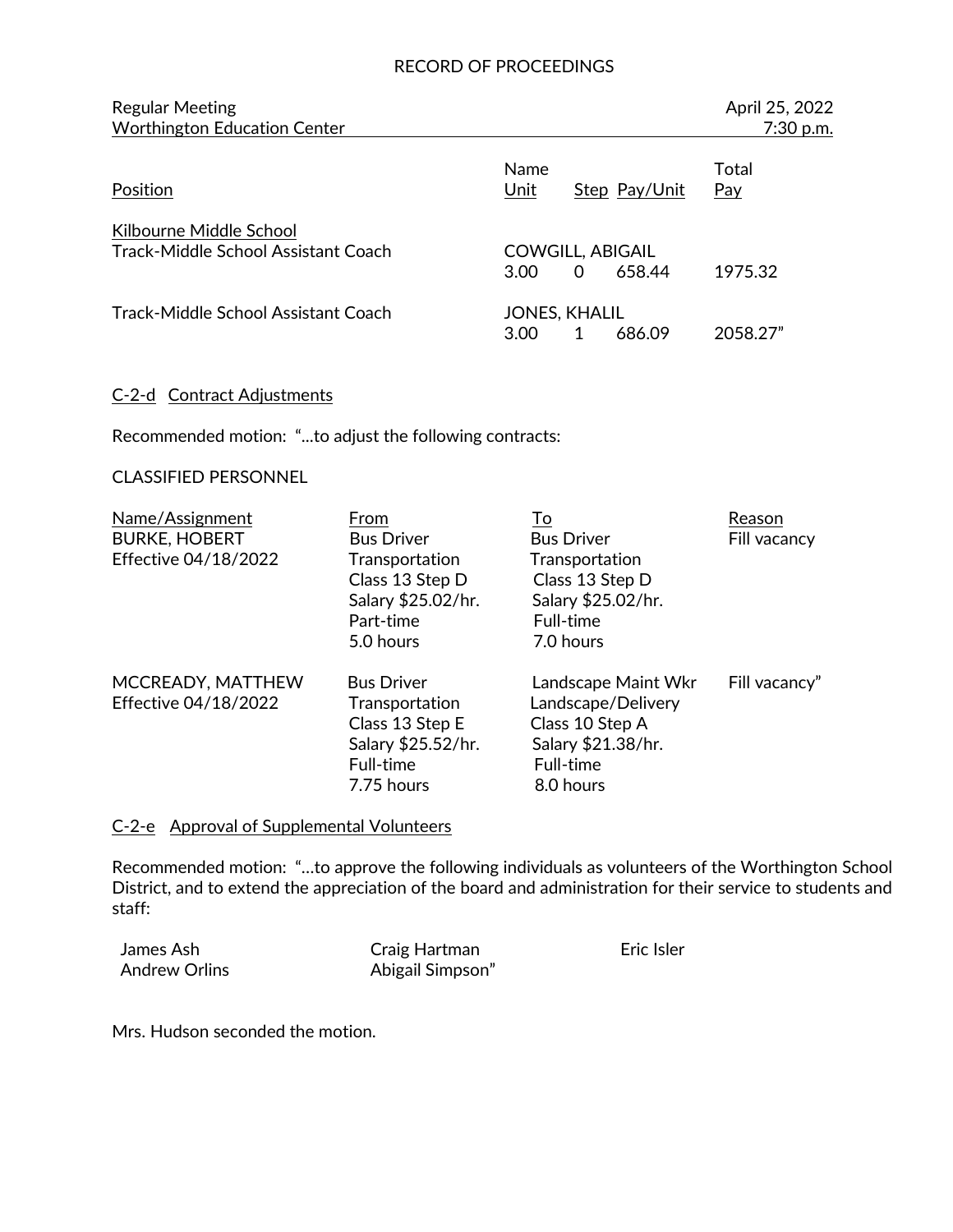#### Regular Meeting **April 25, 2022** Worthington Education Center **7:30 p.m.** 7:30 p.m.

 Roll Call: Ayes Mrs. Best, Mrs. Davis, Mrs. Hudson, Mrs. Lloyd, Mr. Wilson Nays None Motion Passed

22-075 Mrs. Hudson moved the adoption of a resolution to accept the donations from the individuals and organizations listed below and to extend the board of education's and administration's appreciation to the individuals and members of these groups for their generosity and support.

| <b>Name</b>                                      | <b>Donation Value</b> | Beneficiary                                         | Purpose/Gift                                            |
|--------------------------------------------------|-----------------------|-----------------------------------------------------|---------------------------------------------------------|
| Sylvester, Bill<br>and Lisa                      | \$1,000.00            | <b>Worthington City Schools</b>                     | Drew Strong Scholarship<br>Donation                     |
| Sylvester, William                               | \$200.00              | <b>Worthington City Schools</b>                     | Drew Strong Scholarship<br>Donation                     |
| Koontz, Julie<br>and Tracy                       | \$200.00              | Slate Hill Elementary<br><b>School Library</b>      | <b>Cash Donation in Memory</b><br>of Char Kochensparger |
| <b>Wolves Athletic</b><br>Association            | \$50.00               | <b>Worthington Schools</b>                          | <b>Cash Donation</b>                                    |
| Rutter, Jeff and<br>Wendy                        | \$50.00               | <b>Worthington Park</b><br><b>Elementary School</b> | <b>Cash for Recorders</b>                               |
| Ashford, Nancy                                   | \$25.00               | <b>Colonial Hills</b><br><b>Elementary School</b>   | <b>Cash Donation</b>                                    |
| <b>Wolves Athletic</b><br>Association            | \$5,735.24            | <b>Worthington BOE</b>                              | <b>Cash Donation</b>                                    |
| TWHS Boys Lacrosse \$7,966.55<br><b>Boosters</b> |                       | <b>Worthington BOE</b>                              | <b>Cash Donation</b>                                    |
| TWHS Diamond Club \$4,872.02                     |                       | <b>Worthington BOE</b>                              | <b>Cash Donation</b>                                    |
| <b>TWHS Spikers</b>                              | \$1,758.68            | <b>Worthington BOE</b>                              | <b>Cash Donation</b>                                    |
| TWHS Girls Lacrosse \$6,309.37                   |                       | <b>Worthington BOE</b>                              | <b>Cash Donation</b>                                    |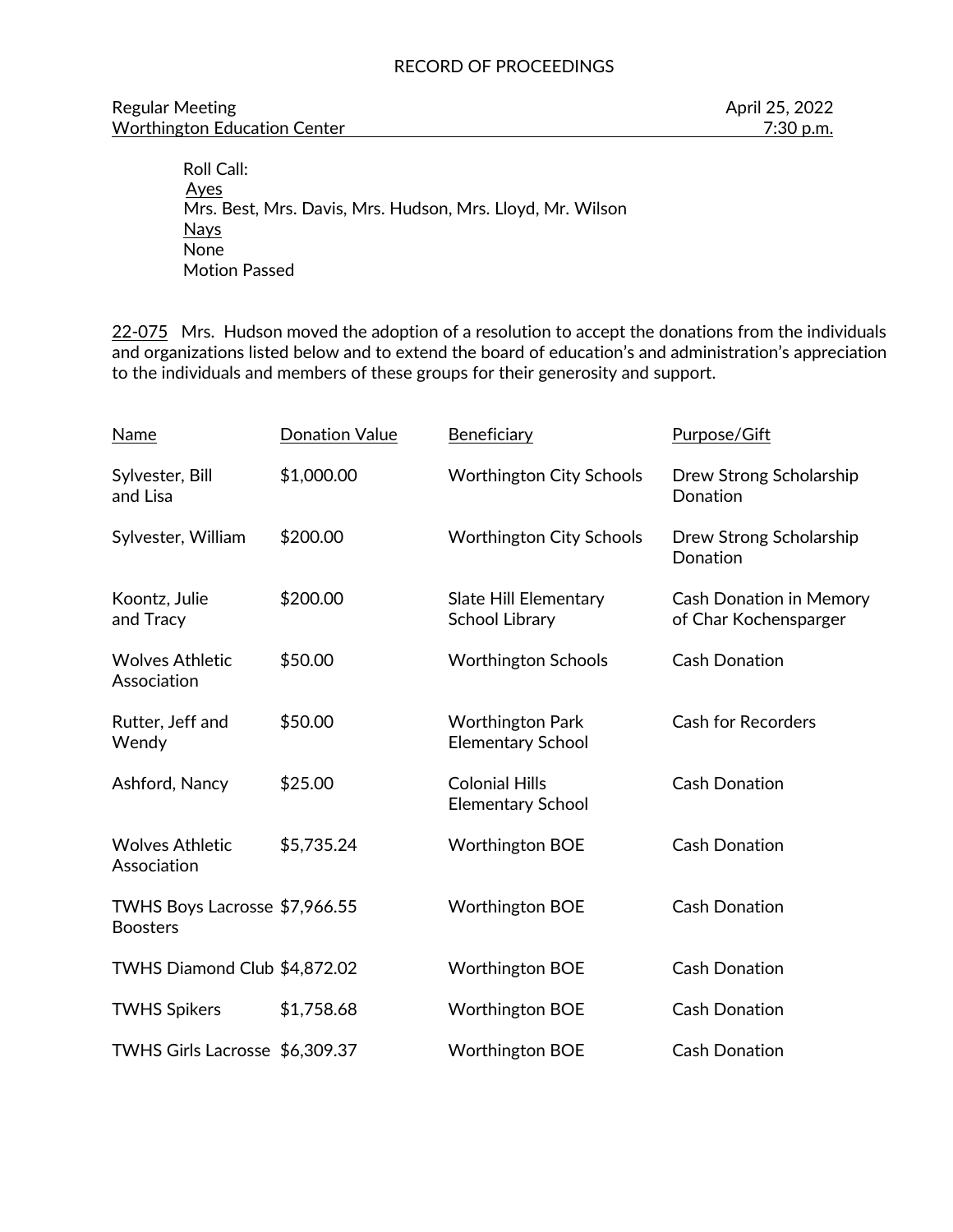Mrs. Best seconded the motion.

 Roll Call: Ayes Mrs. Best, Mrs. Davis, Mrs. Hudson, Mrs. Lloyd, Mr. Wilson Nays None Motion Passed

22-076 Mrs. Hudson moved the adoption of a to approve the design serves agreement with Schorr Architects, Inc. to provide design and related construction administration services for work on the District's Building Program – Phase 2 Project.

Mrs. Davis seconded the motion.

 Roll Call: Ayes Mrs. Best, Mrs. Davis, Mrs. Hudson, Mrs. Lloyd, Mr. Wilson Nays None Motion Passed

# ACTIONS RECOMMENDED BY THE BOARD OF EDUCATION

22-077 Mrs. Hudson moved the adoption of a resolution to approve a memorandum of agreement between the Board of Education and the Worthington Education Support Professionals (WESP) reflecting recent legislative recognition of Juneteenth as a paid holiday. As outlined in Enclosure D-1-a."

Mrs. Davis seconded the motion.

Roll Call: Ayes Mrs. Best, Mrs. Davis, Mrs. Hudson, Mrs. Lloyd, Mr. Wilson Nays None Motion passed

22-078 Mrs. Davis moved the adoption of a resolution to amend section 6 of the Compensation and Fringe Benefits Agreement with Administrative Personnel and the Compensation and Fringe Benefits Agreement with Other Administrative Personnel as approved August 10, 2020 and August 24, 2020, respectively, to include Juneteenth as a paid holiday reflective of recent legislation.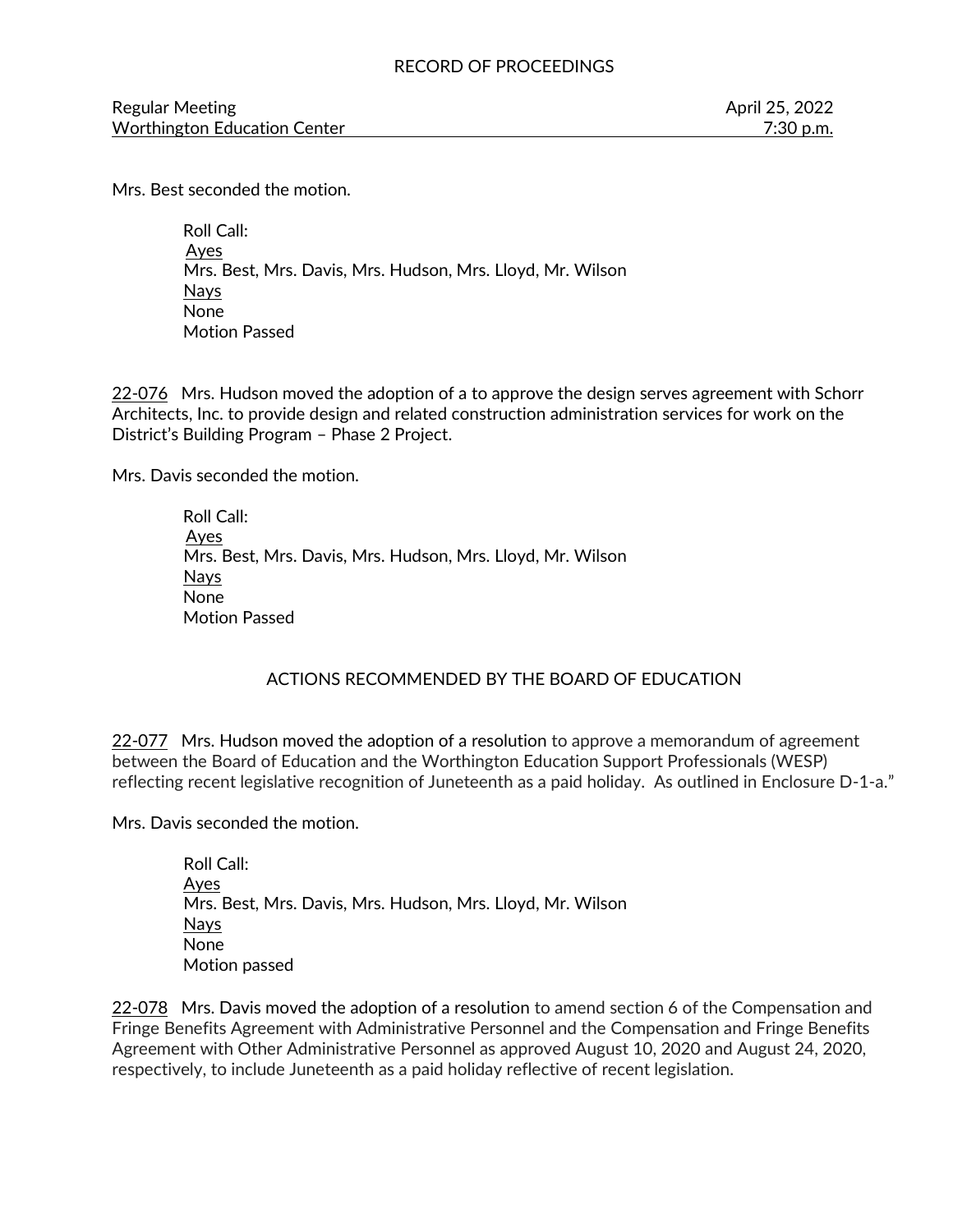Regular Meeting April 25, 2022 Worthington Education Center **7:30 p.m.** 7:30 p.m.

Mrs. Best seconded the motion.

 Roll Call: Ayes Mrs. Best, Mrs. Davis, Mrs. Hudson, Mrs. Lloyd, Mr. Wilson Nays None Motion Passed

22-079 Mrs. Hudson moved the adoption of a resolution approving a tax increment financing resolution to be passed by Worthington City Council between the City of Worthington and DRP Worthington LP, approving a Compensation Agreement with the City of Worthington, waiving statutory notice periods, and providing related authorizations.

Mrs. Best seconded the motion.

 Roll Call: Ayes Mrs. Best, Mrs. Davis, Mrs. Hudson, Mrs. Lloyd, Mr. Wilson Nays None Motion Passed

22-080 Mrs. Hudson moved the adoption of a resolution for the Board to enter into executive session to consider the purchase of property for public purposes and to consider confidential information related to the marketing plans, specific business strategy, production techniques, trade secrets, or personal financial statements of an applicant for economic development assistance, or to negotiations with other political subdivisions respecting requests for economic development assistance and for the purpose of discussing employment, dismissal, appointment, promotion, demotion, compensation, or investigation of charges or complaints against a public employee.

Mrs. Best seconded the motion.

 Roll Call: Ayes Mrs. Best, Mrs. Davis, Mrs. Hudson, Mrs. Lloyd, Mr. Wilson Nays None Motion Passed

The Board entered executive session at 9:06 p.m.

The public meeting reconvened at 11:15 p.m.